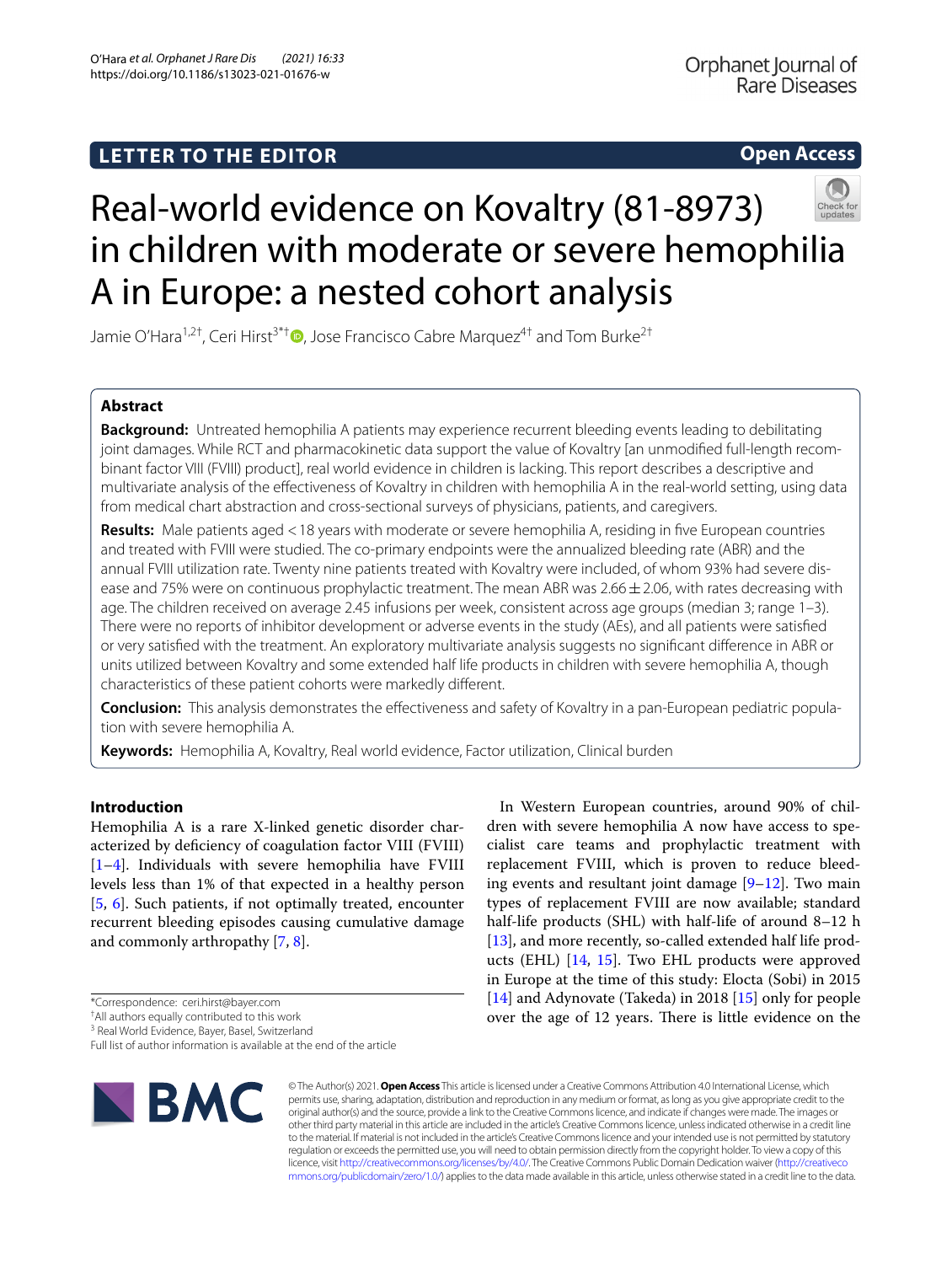relative clinical efectiveness of SHL and EHL products in the real world setting and particularly in children.

Kovaltry is an unmodifed full-length recombinant SHL FVIII product, yet pharmacokinetic analyses have shown an increased half-life for Kovaltry when compared with traditional FVIII products in adult hemophilia A patients, and consistency in terminal half-life for children across all age groups [\[16–](#page-3-11)[19\]](#page-4-0). Currently there is an evidence gap in translation of the improved PK profle to clinical benefts in children: real-world utilization, safety, and efectiveness, particularly in comparison with EHL products.

The primary objective of this study was to describe the efectiveness of Kovaltry in children with hemophilia A in the real-world setting.

# **Methods**

A nested cohort analysis was conducted utilizing data as captured in the Cost of Haemophilia in Europe: a Socioeconomic Survey (CHESS) Pediatrics study [[20,](#page-4-1) [23\]](#page-4-2). Clinical- and patient-reported data were obtained between December 2017 and April 2018 via medical chart abstraction, including 12 months of retrospective clinical data and cross-sectional surveys from physicians and patients/caregivers. Males aged less than 18 years who had moderate or severe hemophilia A; resided in France, Germany, Italy, Spain, or the United Kingdom (UK); and who were treated with FVIII were included in analyses. The co-primary endpoints were the annualized bleeding rate (ABR) as reported by the physicians in the survey and the annual Kovaltry utilization. Standard descriptive analyses were used to describe baseline characteristics and outcomes associated with the included patients [\[21](#page-4-3)].

In an exploratory analysis, we compared the characteristics of patients treated with Kovaltry and EHL products in this real world setting. The impact of covariates on outcome variables was assessed using a generalized linear model (GLM) procedure with stepwise model selection to control covariates and minimize the confounding efect. ABR was described and included as a covariate in the multivariate analysis of treatment utilization. Conversely, treatment utilization was included in the ABR model. Sensitivity analysis excluded patients having a treatment dose considered by the steering committee to be unfeasible:<2.5 IU/kg/week and>200 IU/kg/week. Statistical analyses were performed using SAS® software Version 9.4.

The sample size was driven by the full number of eligible patients available in the dataset, with no further restrictions. The rarity of haemophilia A often limits the sample size available for research, particularly in children, and although CHESS Pediatrics provides one of the largest datasets in this population, the statistical power is limited. As such, all analyses are considered descriptive and exploratory.

## **Results**

In the primary descriptive analysis of Kovatry, 29 children were included (Table [1\)](#page-2-0). Nearly all patients had severe hemophilia (93.1% *n*=27). Most were on continuous prophylaxis at the initiation of the study (74.9%;  $n=22$ ). Target joints at the study initiation were rare  $(11\%).$ 

The mean annual bleeding rate in patients treated with Kovaltry was 2.66 (SD $\pm$ 2.06). The data demonstrated a reduction in rates of bleeding according to age categories, from  $4\pm 2.92$  in the youngest children aged 0–5 years,  $2.67 \pm 1.84$  in those aged 6–11 years, and in the sub group aged  $12-17$  years  $1.89 \pm 1.69$ . Around 20% of the patients who were receiving Kovaltry were free of bleeds;  $(n=6)$ . Within the 22 patients receiving Kovaltry prophylactically, the mean ABR was 2.18, and after excluding one patient with an unfeasible dosage was 1.90. On average, these patients were prescribed 2.45 infusions per week (median 3; range 1–3).

There were no reports of inhibitor development or any adverse events (AEs) with Kovaltry. Most patients (86.2%;  $n=25$ ) were considered by their physician to be adherent to their prescribed treatment regimen (missing<15% of infusions). All patients who responded to the linked patient survey were satisfed with the treatment, and 60% were very satisfed.

# **Exploratory analysis**

In the exploratory analysis, 82 patients were included (22 Kovaltry and 60 EHL). Characteristics of patients prescribed Kovaltry and EHL difered considerably. Patients in the Kovaltry cohort were younger in age, had more severe disease, and started prophylactic treatment at a younger age. Patients in the EHL cohort were more likely to have had recurrent inhibitors, target joints, and damaged joints. The physician-reported adherence rate was similar between both groups (Table [1](#page-2-0)).

The mean ABR in the Kovaltry cohort was lower than with EHL (ABR  $1.90 \pm 1.58$  vs  $4.14 \pm 7.88$  respectively,  $P=0.04$ ). After statistical adjustment for differences in baseline patient characteristics (age, severity, utilization, presence of target or chronic joints), the diference was not statistically significant (ABR  $2.18 \pm 1.55$  vs  $4.06 \pm 0.90$ respectively  $(P=0.31)$ . ABR remained lower in Kovaltry treated patients across all age groups (0–11 years 2.36 vs. 4.33 and 12–17 years 1.63 vs. 3.93 for Kovaltry and EHL, respectively) (Fig. [1\)](#page-2-1), and a higher proportion of patients in the Kovaltry cohort had zero annual bleed rates when compared with EHL (27.3% vs. 10%).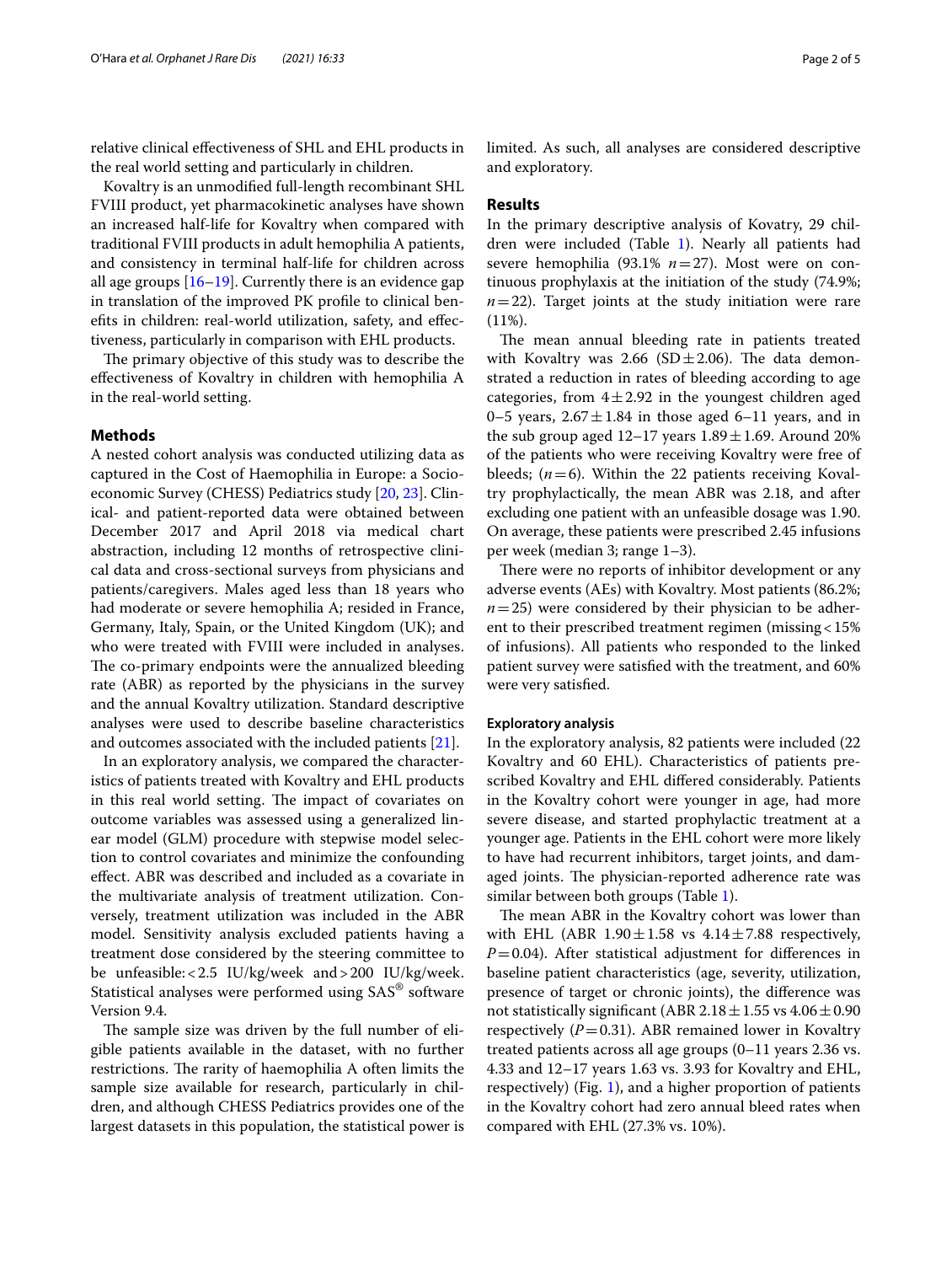| <b>Patient characteristics</b>                      | All Kovaltry (n = 29) | <b>Prophylactic Kovaltry</b><br>$(n=22)$ | Prophylactic<br>EHL $(n=60)$ |
|-----------------------------------------------------|-----------------------|------------------------------------------|------------------------------|
| Age group n (%)                                     |                       |                                          |                              |
| 0-5 years                                           | 5(17.2)               | 3(13.6)                                  | 3(5.0)                       |
| $6-11$ years                                        | 15(51.7)              | 11(50.0)                                 | 15(25.0)                     |
| $12-17$ years                                       | 9(31.0)               | 8(36.4)                                  | 42 (70.0)                    |
| Body mass index groups                              |                       |                                          |                              |
| Underweight < 18.5                                  | 10(34.5)              | 8(36.4)                                  | 9(15.0)                      |
| Normal 18.5-24.9                                    | 9(31.0)               | 8(36.4)                                  | 40 (66.7)                    |
| Overweight 25-29.9                                  | 5(17.2)               | 2(9.1)                                   | 6(10.0)                      |
| Obese 30+                                           | 4(13.8)               | 3(13.6)                                  | 4(6.7)                       |
| Missing                                             | 1(3.4)                | 1(4.5)                                   | 1(1.7)                       |
| Severity                                            |                       |                                          |                              |
| Moderate (1-5 IU/dL)                                | 2(6.9)                | 2(9.1)                                   | 12 (20.0)                    |
| Severe (<1 IU/dL)                                   | 27 (93.1)             | 20 (90.9)                                | 48 (80.0)                    |
| History of inhibitors                               |                       |                                          |                              |
| 0 Never                                             | 23 (79.3)             | 17(77.3)                                 | 46(76.7)                     |
| 1 Once                                              | 6(20.7)               | 5(22.7)                                  | 10(16.7)                     |
| More than once-recurrence/relapse                   | 0(0)                  | 0(0)                                     | 4(6.70)                      |
| Treatment regimen at initiation                     |                       |                                          |                              |
| Continuous prophylaxis                              | 22 (75.9)             | 17(77.3)                                 | 24(40.0)                     |
| Episodic-on demand-treatment                        | 6(20.7)               | 3(13.6)                                  | 32 (53.3)                    |
| Intermittent-periodic-prophylaxis                   | 1(3.4)                | 2(9.1)                                   | 4(6.7)                       |
| Target joints                                       |                       |                                          |                              |
| <b>No</b>                                           | 26 (89.7)             | 20 (90.9)                                | 49 (81.7)                    |
| Yes                                                 | 3(10.3)               | 2(9.1)                                   | 11(18.3)                     |
| Chronically damaged joints                          |                       |                                          |                              |
| No                                                  | 26 (89.1)             | 21 (95.5)                                | 47(78.3)                     |
| Yes                                                 | 3(10.3)               | 1(4.5)                                   | 13(21.7)                     |
| Treatment adherence                                 |                       |                                          |                              |
| Fully adherent: missing < 15% of infusions          | 25 (86.2)             | 18 (81.8)                                | 51 (85.0)                    |
| Sub-optimally adherent: missing 15-25% of infusions | 3(10.3)               | 3(13.6)                                  | 7(11.7)                      |
| Non-adherent: missing > 25% of infusions            | $\circ$               | 0                                        | 0(0)                         |
| Not applicable                                      | 1(3.4)                | 1(4.5)                                   | 2(3.30)                      |

# <span id="page-2-0"></span>**Table 1 Demographic characteristics of patients receiving Kovaltry and EHL**

<span id="page-2-1"></span>

The mean weekly infusion frequency was comparable between the Kovaltry and the EHL group (2.43 vs. 2.28) and was similar across all age groups.

The calculated median factor utilization was lower in the Kovaltry group than in the EHL group (weekly 80.1 IU/ kg vs 89.9 IU/kg; *P*=0.43). When adjusting for diferences in baseline characteristics in multivariate analyses, there was a numerical, but not statistically signifcant, diference between Kovaltry and EHL cohorts, (74.84 IU/kg vs. 88.83 IU/kg; *P*=0.23).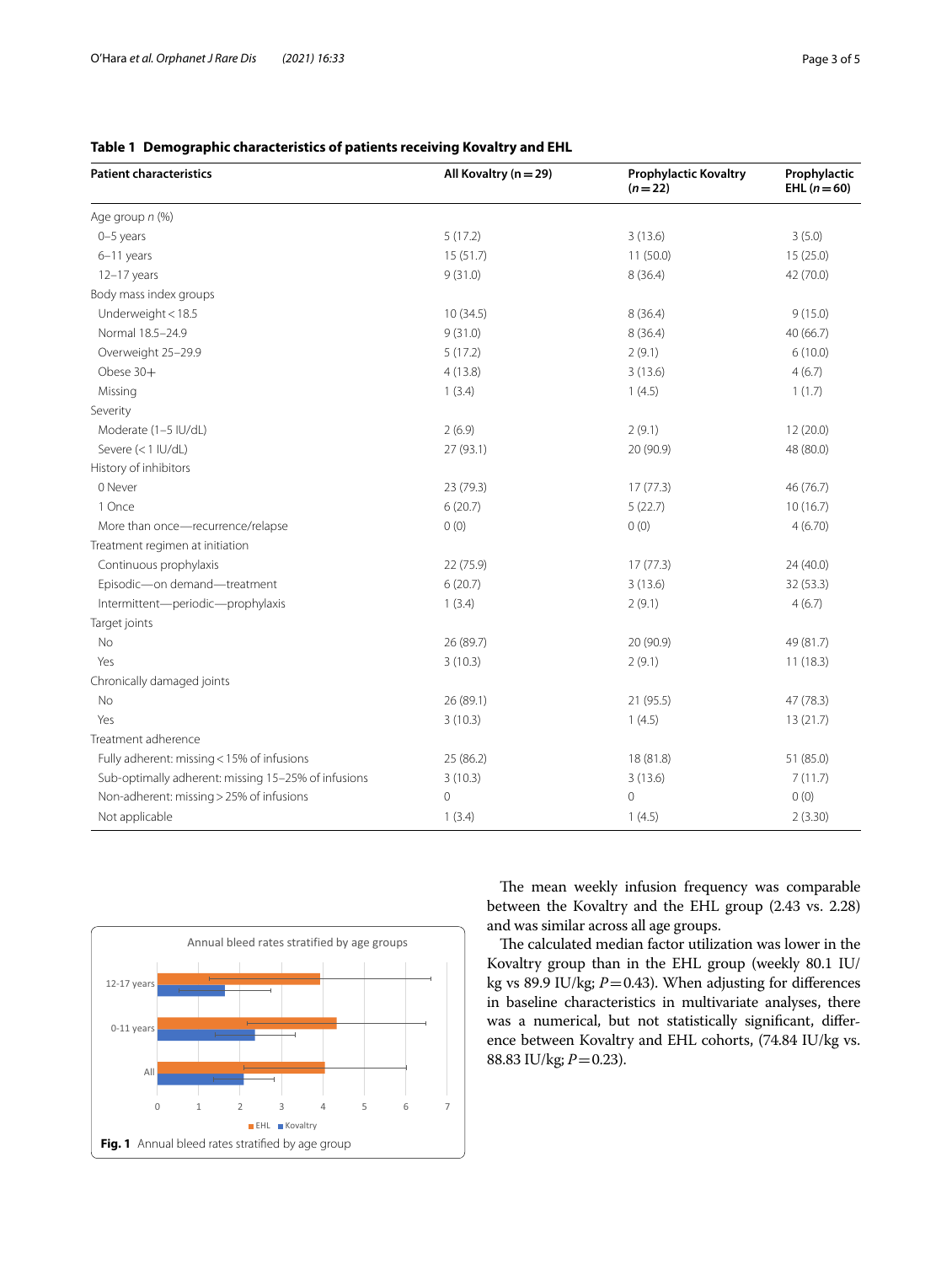# **Discussion**

While randomized clinical trials (RCTs) are recognized as the gold standard for evaluating the efficacy of new products, in a real-world setting both the characteristics of patients and the way in which products are used can differ from the trial setting  $[22, 23]$  $[22, 23]$  $[22, 23]$  $[22, 23]$ . Therefore, this RWE in pediatric patients across Europe adds to the scientifc knowledge of hemophilia A treatment.

This current analysis supports the strong profile of Kovaltry, with a low mean annual bleeding rate of 2.18, ranging from 2.67 to 1.89 from the youngest to the oldest patients, in line with clinical and pharmacokinetic expectations  $[17–20]$  $[17–20]$ . 100% patient satisfaction and an average of 2.45 infusions per week were reported. No adverse events or inhibitor development was reported, in line with previous research [[12–](#page-3-7)[14](#page-3-9)].

The exploratory analysis demonstrates that, at the time of the analysis, children prescribed EHL products had markedly diferent characteristics from those prescribed Kovaltry, being typically older and more likely to have had recurrent inhibitors, target joints, and damaged joints. The noted non-significant differences in ABR and utilization must be interpreted cautiously in light of the low sample size, due to the disease rarity, limited available EHLs at the time of the study, restriction of use to only patients aged above 12 years for Adynovi, and potential for residual confounding factors. Full clinical details of joint involvement, such as imaging, were also not available in the study dataset.

This study highlights the importance of observational data to better understand the utilization of new FVIII products in the real world, particularly how this may impact patient management and outcomes. It also indicates that further research may be warranted to understand the relative value of FVIII products in children.

#### **Abbreviations**

ABR: Annualized bleeding rate; AEs: Adverse events; AUC: Area under the plasma drug concentration–time curve; BMI: Body mass index; CHESS: Cost of Haemophilia in Europe: a Socioeconomic Survey; CIs: Confdence intervals; EHL: Extended half-life; EMA: European Medicines Agency; FVIII: Factor VIII; GLM: Generalized linear model; *n*/*N*: Number; PK: Pharmacokinetic; RCTs: Randomized clinical trials; RWE: Real-world evidence; SD: Standard deviation; SE: Standard error; SHL: Standard half-life; UK: United Kingdom.

#### **Acknowledgements**

The authors gratefully acknowledge all contributors to the CHESS Pediatrics study, and Venkateswaraprasad Gali of Apcerls for medical writing support.

#### **Author's contributions**

JO and TB designed the CHESS study, managed the data collection, assembled the database, and cleaned the data for analysis. CH designed and managed the analysis, and prepared the fndings. JM provided medical support for the analysis and results interpretation. All authors prepared the manuscript and verify the contents. All authors read and approved the fnal manuscript.

#### **Funding**

This analysis was funded by Bayer Consumer Care.

#### **Availability of data and materials**

All the data was collected from the CHESS Pediatrics study and is available with the corresponding author upon reasonable request.

#### **Ethics approval and consent to participate**

The CHESS protocol was approved by the ethics committee of the University of Chester, UK.

### **Consent for publication**

Not applicable.

# **Competing interests**

J O'Hara and T Burke have received consulting fees from Bayer as well as several other pharmaceutical companies. J Cabre Marquez and C Hirst are current employees of Bayer.

## **Author details**

<sup>1</sup> Department of Health and Social Care, University of Chester, Chester, UK.<br><sup>2</sup> HCD Economics, Daresbury, UK. <sup>3</sup> Real World Evidence, Bayer, Basel, Switzerland. <sup>4</sup> Global Medical Afairs, Bayer, Mexico City, Mexico.

# Received: 11 September 2020 Accepted: 5 January 2021 Published online: 15 January 2021

#### **References**

- <span id="page-3-0"></span>Peyvandi F, Garagiola I, Young G. The past and future of haemophilia: diagnosis, treatments, and its complications. Lancet. 2016;388(10040):187–97.
- 2. Soucie JM, Evatt B, Jackson D. Occurrence of hemophilia in the United States. The hemophilia surveillance system project investigators. Am J Hematol. 1998;59(4):288–94.
- 3. Data & Statistics on Hemophilia. Center for Disease Control and Prevention. Page Last reviewed: 21 June, 2019. [https://www.cdc.gov/ncbddd/](https://www.cdc.gov/ncbddd/hemophilia/data.html) [hemophilia/data.html.](https://www.cdc.gov/ncbddd/hemophilia/data.html) Accessed 19 Mar 2020.
- <span id="page-3-1"></span>4. National Hemophilia Foundation. Last updated: 21 Jun 2019. [https://](https://www.hemophilia.org/About-Us/Fast-Facts) [www.hemophilia.org/About-Us/Fast-Facts](https://www.hemophilia.org/About-Us/Fast-Facts). Accessed 19 Mar 2020.
- <span id="page-3-2"></span>5. Mejia-Carvajal C, Czapek EE, Valentino LA. Life expectancy in hemophilia outcome. J Thromb Haemost. 2006;4:507–9.
- <span id="page-3-3"></span>6. Darby SC, Kan SW, Spooner RJ, Giangrande PLF, Hill FGH, Hay CRM, et al. Mortality rates, life expectancy, and causes of death in people with hemophilia A or B in the United Kingdom who were not infected with HIV. Blood. 2007;110:815–25.
- <span id="page-3-4"></span>7. World Federation of Hemophilia. Frequently asked questions about hemophilia. 2012. [http://www.wfh.org/en/page.aspx?pid](http://www.wfh.org/en/page.aspx?pid=637#Life_expectancy)=637#Life\_ [expectancy](http://www.wfh.org/en/page.aspx?pid=637#Life_expectancy). Cited 31 Jul 2015.
- <span id="page-3-5"></span>8. Valentino LA. Blood-induced joint disease: the pathophysiology of hemophilic arthropathy. J Thromb Haemost. 2010;8:1895–902.
- <span id="page-3-6"></span>9. World Hemophilia Federation. [https://www1.wfh.org/publications/fles/](https://www1.wfh.org/publications/files/pdf-1472.pdf) [pdf-1472.pdf](https://www1.wfh.org/publications/files/pdf-1472.pdf).
- 10. World Federation of Hemophilia: Report on the Annual Global Survey 2015. 2015. Accessed 19 Mar 2020.
- 11. Lindvall K, von Mackensen S, Elmståhl S, Khair K, Stain AM, Ljung R, et al. Increased burden on caregivers of having a child with haemophilia complicated by inhibitors. Pediatr Blood Cancer. 2014;61:706–11.
- <span id="page-3-7"></span>12. DeKoven M, Karkare S, Kelley LA, Cooper DL, Pharm H, Powers J, et al. Understanding the experience of caring for children with haemophilia: cross-sectional study of caregivers in the United States. Haemophilia. 2014;20:541–9.
- <span id="page-3-8"></span>13. Role of new prolonged half-life clotting factors in hemophilia. National Hemophilia Foundation. [https://www.hemophilia.org/sites/default/fles/](https://www.hemophilia.org/sites/default/files/document/files/PHLBrochure.pdf) [document/fles/PHLBrochure.pdf](https://www.hemophilia.org/sites/default/files/document/files/PHLBrochure.pdf). Accessed 19 Mar 2020.
- <span id="page-3-9"></span>14. ELOCTA (efmoroctocog alfa recombinant human coagulation factor VIII, Fc fusion protein). [https://elocta.com/.](https://elocta.com/) Accessed 19 Mar 2020.
- <span id="page-3-10"></span>15. ADYNOVI 250 IU/5 ml powder and solvent for solution for injection. Summary of product characteristics. [https://www.ema.europa.eu/en/docum](https://www.ema.europa.eu/en/documents/product-information/adynovi-epar-product-information_en.pdf) [ents/product-information/adynovi-epar-product-information\\_en.pdf.](https://www.ema.europa.eu/en/documents/product-information/adynovi-epar-product-information_en.pdf) Accessed 19 Dec 2020.
- <span id="page-3-11"></span>16. Teare JM, Kates DS, Shah A, Garger S. Increased branching and sialylation of N-linked glycans correlate with an improved pharmacokinetic profle